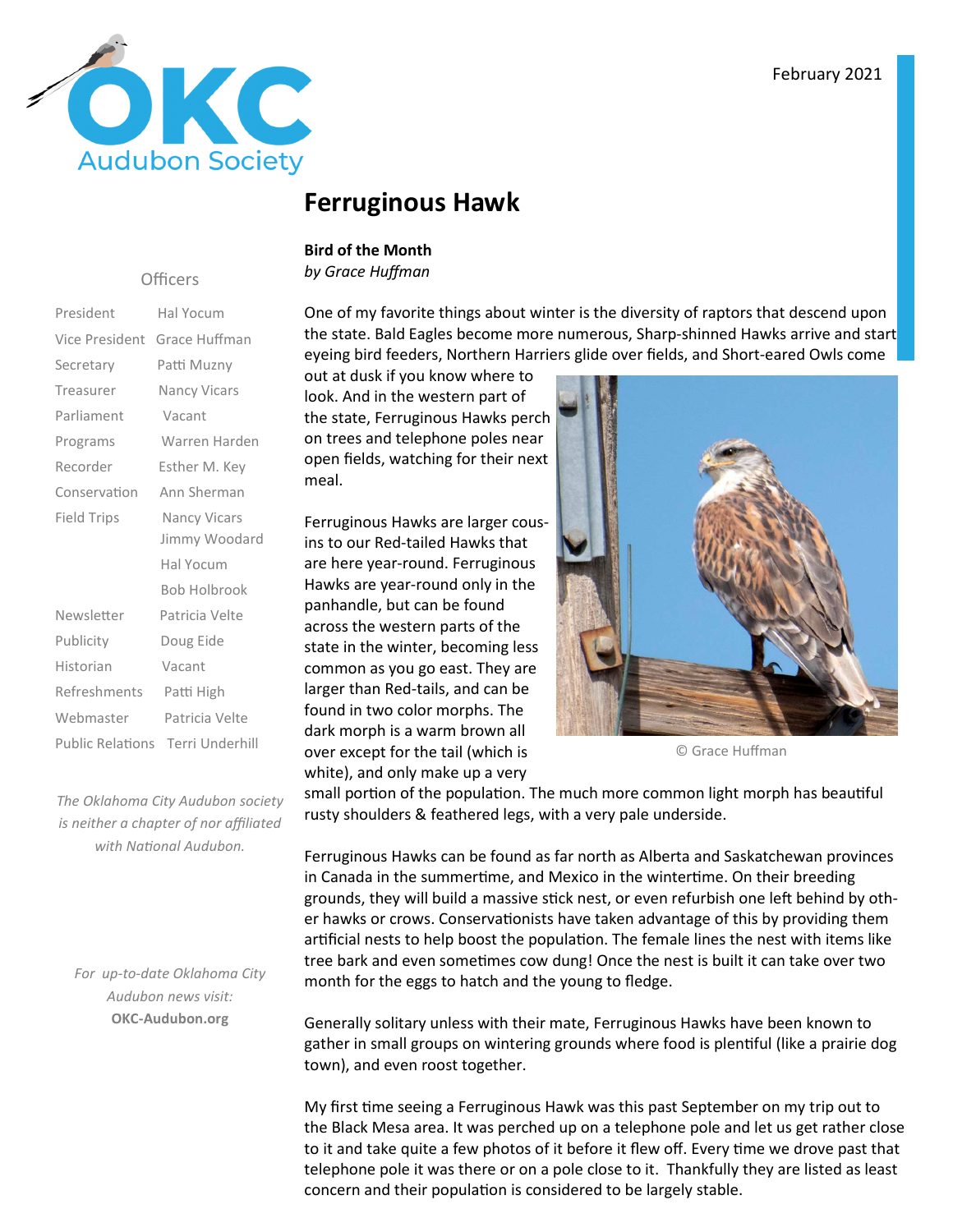# President's Perspective

### **Snowbirds in Oklahoma**

Now that the cold, cold days of the February "deep freeze" are over I can look back and dwell on the positives.

I was pretty well stuck at home and it was Backyard Birding, like it or not. I have a normal sized backyard, but I do have a little bird paradise back there with 10 feeders of different types: several ground feeders, two hanging feeders (almost squirrel proof), a suet feeder and a windowsill feeder, two water features with heaters plus lots of trees and bushes. Typically I get 10 -12 species back there daily.

The first day (Feb. 8) was constant freezing drizzle here in west Edmond. My regulars all showed up: Norther Cardinals, Tufted Titmouse, Carolina Chickadee, House Sparrow, House Finch, both Carolina and Bewick's Wren, American Robins, Mourning Dove, Downy and Red-bellied Woodpecker, Dark-eyed Junco, and Blue Jay. These came back every day but in greater numbers.



Extra new visitors started showing up: Pine Siskin, Orange-crowned (I got to see the orange spot on its head one day) and Yellow-rumped Warbler, and a Red- shouldered Hawk. The hawks just sat for the most part and did not try to grab one of my squirrels (darn).

A day later I had a pair for of Yellow-bellied Sapsuckers, male and female show up . They then came every day, very early. Other new visitors included a White-breasted and Red breasted nuthatch (only once each). One day a Redtailed Hawk came and also just sat.

I had more visitors as the days went by: Cedar Waxwings, American Goldfinches, Eurasian Collared Doves, Eastern Bluebirds, first to the water and then one to the windowsill feeder. They returned every day and started tapping on my window (maybe saw his reflection as the window faces south and gets sun all day if it is actually out).

It is worth mentioning that the daily robins visits grew in numbers to about 70 one day. They completely stripped my nandina bushes of berries and left a lot of droppings on my two decks. European Starlings came in hoards! They attacked my suet. My local Mockingbird started coming daily and decided it "the owned" one of the seed feeders and the suet!

Usually I have many House Sparrows, but they nearly disappeared. A couple new sparrows showed up: Whitethroated and Field. I rarely get a Sharp-shinned Hawk or a Cooper's and all the birds disappear! All together it turned out really great. The smallest number of species was 12 and the largest 20. Almost every day a new bird would come.

Finally the foot deep snow started to melt. My boot tracks around the yard became bare to the grass first. One or two warm days and it was all gone and so were most of my interesting visitors. Most of you likely had something similar going on with the "snow birds" coming to your yard. Sure helped pass the many hours indoors and the extreme cold outside!

*Hal A. Yocum*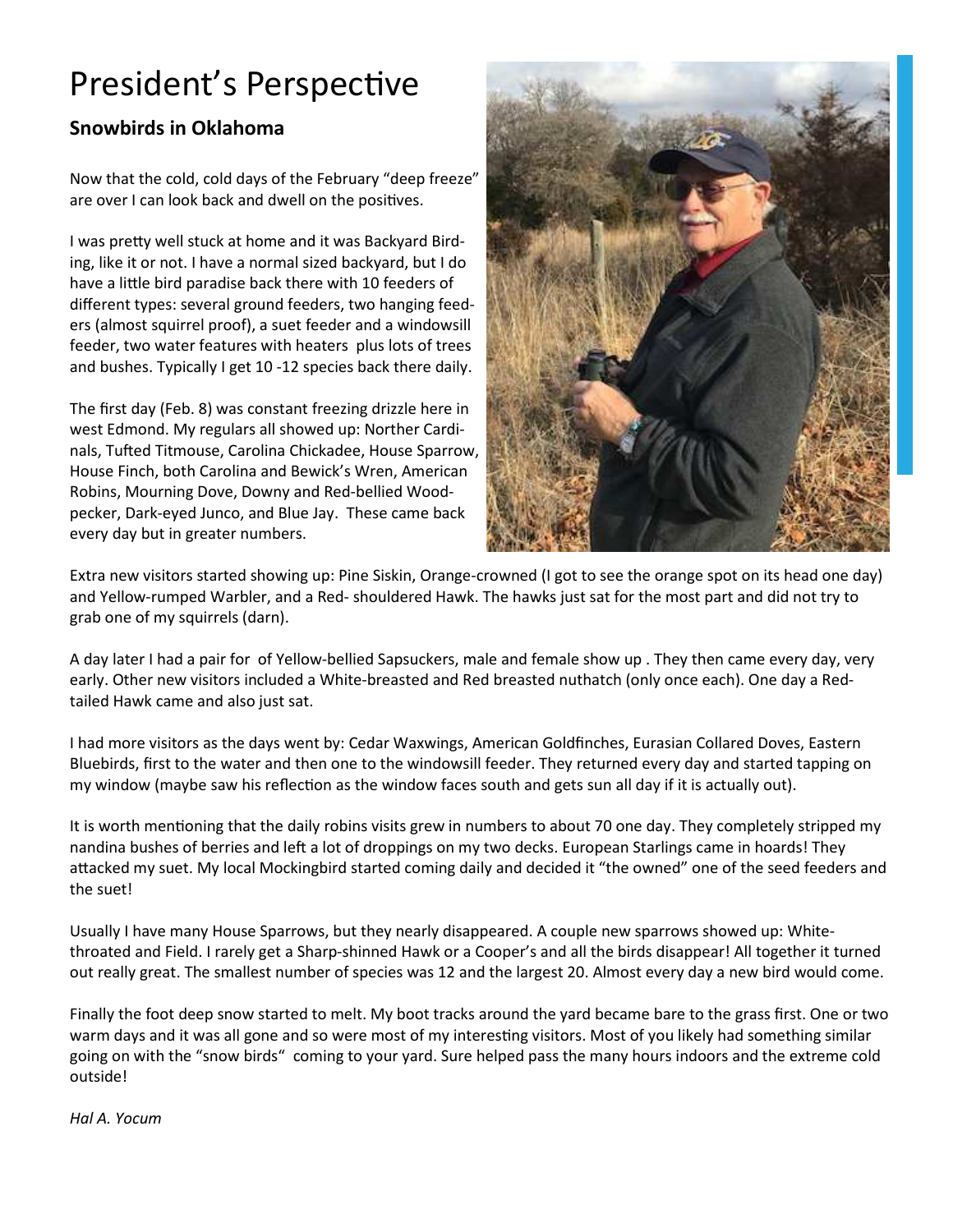### **Chirpings**

By Patti Muzny February 2021

So we thought 2020 was "dis-com-bob-ulated," as my mother once said? (Spell check blew its mind on this one!) Not to be outdone, 2021 hit us like a tsunami with an unprecedented winter storm that has taken a devastating toll on everything; our birds will have a long road ahead in an attempt to recover. The "normal" bird behav-



iors were anything but during the week of the ice and snow.

Our bird feeder out in the yard was not adequate for the high numbers of birds coming in, so we resorted to our extreme cold "tools." A heat lamp was hooked up near the den windows where House Sparrows, Starlings, Red-winged Blackbirds and Grackles wouldn't come close. At first this spa was visited by Robins, Cardinals, Carolina Wrens, Juncos and House Finches. As the cold bore down with a vengeance, we suddenly saw Fox Sparrows, Harris's Sparrows, White-throated and Whitecrowned Sparrows, a Chipping Sparrow and Song Sparrows around the heat lamp and the food we put out there – cracked pecans, suet, sunflower seeds, raisins and fresh water. We had not seen the neighborhood Mockingbird in the back yard, but after about 3 days, it flew in with an attitude and claimed the heat lamp, suet and raisins. Early in the morning when I came to turn the lamp back on, the mocker was usually perched on the lamp and glaring at me for being too slow to get it back on!

The opportunistic predators made a few visits as well. A Redshouldered Hawk even made a pass across the deck under the patio. The Cooper's Hawk showed up several times, but I never did actually see it catch anything. Throughout the storm and snow covered yard, we didn't see a single Goldfinch. But on the morning of February 23<sup>rd</sup>, with bright sunshine and warm temperatures, a small flock of about 15 was feeding in the front yard and I saw one at the feeder in the back.

I've mentioned before that we have a female Cardinal that persistently flies into the windows in the front of the house. This has gone on for over a year. I wondered if she might have been one of the casualties of the storm, but yesterday morning I was in the kitchen when I heard the familiar attack on the windows in the office. Yes…that gene pool is alive and well. Sigh!

On February  $21^{st}$ , I donned the rubber boots and took a slog

around the back yard and discovered a Red-breasted Nuthatch searching for food in the neighbor's old pecan tree, along with a Downy Woodpecker. During the storm we also had a pair of Yellow-bellied Sapsuckers, a Flicker and a Red-bellied Woodpecker in the yard.

Now on February 23<sup>rd</sup>, the Carolina Wrens and Cardinals are singing and the dandelions are coming out. What a difference a few days and some sunshine make in our world. And as of February  $26<sup>th</sup>$ , the Cardinals are singing their hearts out throughout the neighborhood. Brian also heard a Bewick's Wren singing. With each species I see and hear, there is cause to celebrate, because so many birds didn't make it.

About two months ago a friend sent me a message that two birds simultaneously flew across their daughter's yard and into the glass on their patio, killing them instantly. From her description, it sounded like Belted Kingfishers, but they do not live close to a pond. They sent me a photo and indeed, a beautiful pair of Kingfishers had flown into the window and died.

On January 22, 2021, Nancy Vicars and I incorporated a trip to El Reno for my first Covid19 vaccination into a quest for Mountain Bluebirds and eagle nest monitoring. Steve Davis and Mary Lane had reported Mountain Bluebirds were found at the west end of El Reno Lake, so we drove to the west side of the lake and just like magic, we found about five beautiful Mountain Bluebirds on the ground beside the car.

Brian Muzny tells a tale of a Ruby-crowned Kinglet that nearly landed on his glasses while he was using a mouse squeaker on the Norman CBC around Lake Thunderbird's marina. He was using the squeaker, trying to attract a Golden-crowned Kinglet, when a Ruby-crowned Kinglet popped out of the bushes and flew directly at his face!

Several years ago, a pair of mallards frequented our OKC backyard nearly every day, and was so tame, the female would eat birdseed from my hand. This morning (February  $26<sup>th</sup>$ ) I had gone out to spread a little birdseed under the hanging feeder. The wind was blowing and I wasn't very well tuned into my surroundings, a tiny light came on in my head when I thought I heard, "quack-quack!" It took a few more steps before I turned around and looked at the ground below the feeder. Well, there was a pair of Mallards, busily chowing down on the fresh birdseed! Yay!

Our baseline visits to our 2021 Eagle nests began in January and we're excited about the second round of visits. We know at least two of our eagles are incubating eggs again this year.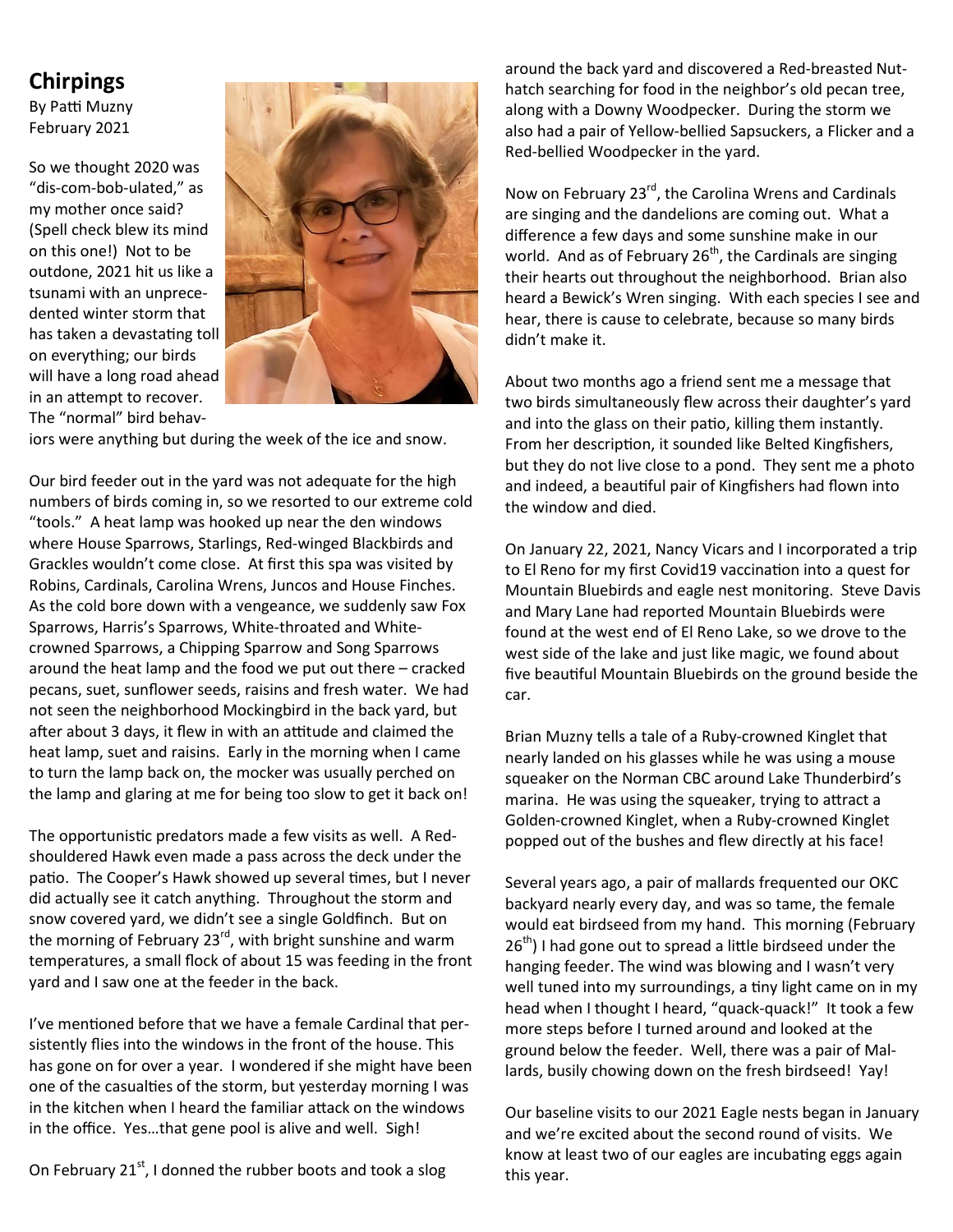### **Conservation**

by Ann Sherman

After a pandemic, snow for days on end, and then an earthquake that rattled the house I am sick of negative feelings. So no more of that! It was over 70 degrees on Tuesday and Lake Overholser was very alive with the birds of spring. Happy Days may be here again!



Especially since I'm fully vaccinated.

So what do we have to be happy about conservation wise?

Sales are thru the roof for seed suppliers, birdhouse builders and small businesses helping people connect to their back yard birds. I'm sure many of you have discovered, as I have, that there is a backlog on birdseed when ordering. Some shops report sales are up nearly 70%. What a delight that so many people are finding solace in watching the birds in their yards, and feeding them.

Birding is the perfect social distancing activity for people who like to be outdoors. Audubon has lots of sugges tions. Don't go with friends was one. To me that is a bit much. They got a bit of blowback on their page. People can social distance in the great outdoors. It's safer to be with others than alone in many places.

Kids are getting into birding. I gave my own granddaughters binoculars and a bird ID book. Old fashioned, I know. They go on nature walks and love spotting birds. We know its good for kids to be outdoors. Parents need a way to entertain little ones and many are turning to the birds.

There was a Washington Post article on people paying more attention to tweets....and not the Twitter kind. The article began with the idea that people were hearing birds more often and thinking there were more birds. Truth is there is less noise due to the pandemic and people are hearing the birds for the first time in years. People are paying attention.

The Global Big Day of birdwatching happens on May 9 this year. Last year there was a 45% increase in people participating in the event. 50,000 people took part. I

suspect this year may be bigger. The event is sponsored by the Cornell Lab of Ornithology. You can get info on their eBird site.

There is a study out of the U of Washington that will observe bird feeders while monitoring air quality and noise pollution in the Pacific Northwest. Olivia Sanderfoot launched the study and thought she would get possibly 30 friends and family to volunteer. She had 860 people who showed up. Things are looking up!

### **TIP OF THE MONTH: CAMO NOT ALWAYS HELPFUL**

About 15 years ago in Gorham, New Hampshire, about a dozen crabapple trees were planted along the town's Main Street, and also near the town's two schools. The town authorities took good care of the trees, as they produced an attractive crop of crabapples each year. In fact, the town's Main Street crabapple trees have become relatively wellknown among birders throughout New England as a reliable location to look for wintering and eruptive Bohemian Waxwings and Pine Grosbeaks.

Accordingly, when small clusters of birders and birderphotographers descended into Gorham in mid-January, there were some surprising consequences. When these out-oftown birders, dressed in camouflage and carrying hefty longlens cameras, arrived to see and photograph Bohemian Waxwings eating crabapples on Main Street, at least one town resident suspected them of being domestic terrorists!

This was, after all, about a week after the assault on the U.S. Capitol, and the concerned townspeople immediately suspected some nefarious goings-on. Yes, the police came by and had a conversation with the birders visiting Gorham.

The moral of this story is that under certain circumstances, wearing camouflage gear may not be the wisest thing to do!

## **Welcome**

The Oklahoma City Audubon Society welcomes:

Amy Liebetreu, Warr Acres, OK Leah Speno, Edmond, OK Jacob Uhland, Norman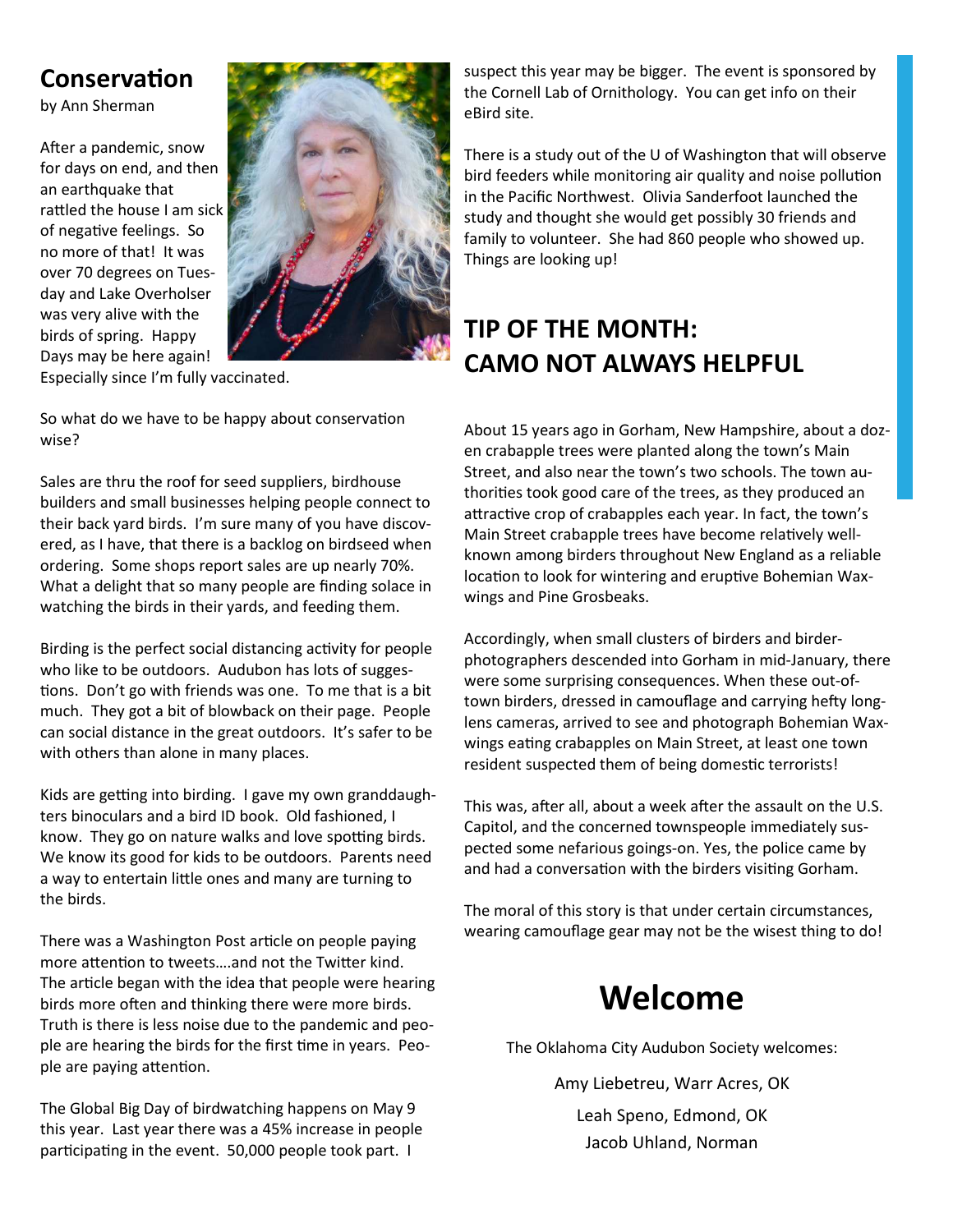### Recorders Report **January 2021**

What an amazing month of Mountain Bluebirds, Purple Finches, Red-breasted Nuthatches and other unusual species. At the time data was collected, there were two bird species seen in all 12 Central Oklahoma Counties. Who do you think they are? Another 19 species were seen in 11 counties. On the other hand 24 species were seen in one county, 13 in two counties and these species are highlighted in bold. At Lake Overholser some bird species are being a bit ornery about crossing county lines in the middle of the lake and getting

counted in two different counties.

On the 1<sup>st</sup> D&D Norris detected Orangecrowned Warbler and Song Sparrow at Kairworks Garden in Logan County; Caleb McKinney found Greater Scaup, Lesser



Scaup, and Brewer's Blackbirds on Sooner Road in Grady County; Scott Loss identified Pine Warbler and Western Grebe at Lake Carl Blackwell in Payne County; and Someone saw **Spotted Sandpiper** at Lake Thunderbird—East Sentinel. At Lake Hefner in Oklahoma City Branden Farris verified Iceland Gull, Lesser Black-backed Gull, **Red-breasted Merganser, Surf** 



© Steve Davis

**Scoter** and **Forster's Tern**; and Trina Arnold added **Eared Grebe**. In Oklahoma City Steve Davis had **Lesser Goldfinch**; and in Midwest City Jimmy Woodward got American Tree Sparrow. On the  $2^{nd}$  Randolph King observed Northern Flicker and Greater Whitefronted Goose at Guthrie Lake in Logan County; John Tharp had American Pipit at Ten Mile Flats in Cleveland County; and Brian Marra photographed an out of season **Grasshopper Sparrow** along

Spring Creek Trail at Lake Arcadia in Oklahoma County.

On the 3rd Tim O'Connell reported **American Woodcocks** east of Stillwater; and Jerry Taylor tallied **Wood Duck** at the Bethany Library Pond. In Pottawatomi County Randolph King came across White-throated Sparrow at Shawnee Reservoir—upper section, Golden-crowned Kinglet at Wes Watkins Lake, and Yellow-rumped Warbler in McLoud. In Logan County Braden Farris discovered Fox Sparrow at Mineral Wells Park; **Northern Bobwhite** and Bonaparte's Gull at Guthrie Lake; and Mountain Bluebird at Liberty Lake. In Cleveland County Patti Muzny and Nancy Vic-

ars spotted Pine **Warbler** at Hog Creek Campground at Lake Thunderbird; and John Tharp encountered **Vesper Sparrow,** Smith's Longspur and LeConte's Sparrow along Wilshire Drive. On



the 4<sup>th</sup> Larry Mays had Red-breasted Nuthatch and Purple Finch at his home in McClain County; and Terry Mitchell noticed Long-tailed Duck at Lake Hefner.

On the 5<sup>th</sup> in McClain County Joe Grzybowski encountered Cackling Goose near Riverwind; and Zach DuFran counted White-winged Dove and Red-headed Woodpecker at Purcell Lake; and at Lake Overholser Larry Mays watched **Red-breasted Merganser** and Common Loon. On the  $6<sup>th</sup>$  Hope McGaha turned up Purple Finch and Red-breasted Nuthatch on Old Hwy 18 in Pottawatomi County; and Braden Farris watched Franklin's



Gull, **Black Scoter** and **Eared Grebe** at Lake Overholser. On the 8<sup>th</sup> Esther Key photographed Bald Eagle at Elmore City Lake in Garvin County; and Linda Jones recorded Winter

Wren at Lazy J in Lincoln County. At Lake Hefner Bill Diffin viewed Iceland Gull, **California Gull**; and Brian Marra confirmed **Pacific Loon**; while at Lake Overholser Grace Huffman located **Virginia Rail**, Marsh Wren, Swamp Sparrow and Larry Mays recognized **Surf Scoter.** 

On the 9<sup>th</sup> Braden Farris detected Horned Lark and White-throated Sparrow at Prairie Prime Ranch J in Lincoln County; Larry Mays found Ross's Goose and Lapland Longspur at Country Club Road in McClain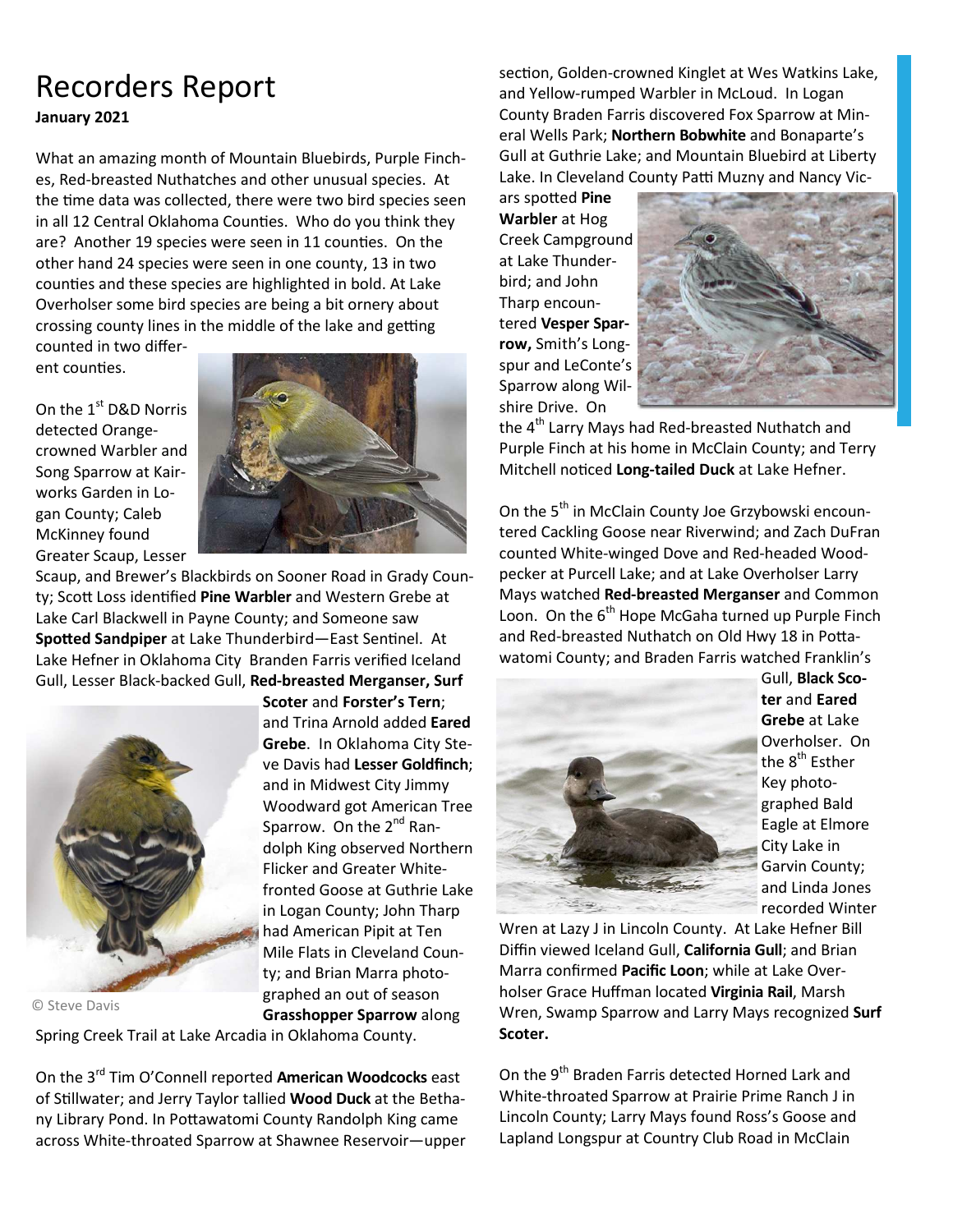County; William Radke identified Wilson's Snipe along Morgan Road in Canadian County; and Calvin Rees saw **Snow Goose** northeast of Piedmont. On the 10<sup>th</sup> Teresa Blakley added Downy Woodpecker at Tuttle in Grady County; Casey Girard verified **Ferruginous Hawk** at Calumet in Canadian County; Ashleigh Rhea observed **Rough-legged Hawk** and **Vesper Sparrow** in Stillwater; Braden Farris got **Common Merganser** at Lake Over-

holser; and Brian Marra had **Sedge Wren** at Stinchcomb Wildlife Refuge East. On the 12<sup>th</sup> Calvin Rees came across Loggerhead Shrike in Kingfisher County; and Larry Mays discovered Horned Lark and Fox Sparrow at the Tuttle Soccer Complex in Grady County.



© Brian Marra

On the 13<sup>th</sup> Alex Harman flushed an out of season Gray Catbird from a Pyracantha shrub at The OSU Botanic Garden. On the

14<sup>th</sup> Steve Davis photographed **Red-necked Grebe** at Lake Hefner. On the 15<sup>th</sup> Jason Carlson spotted Prairie **Falcon** at Calumet in Canadian County. On the 16<sup>th</sup> Mary & Lou Truex tallied Eastern Screech Owl and Hermit Thrush at Paul's Valley Lake in Garvin County; Doug Wood



© Steve Davis

noticed Long-tailed Duck, Iceland Gull, Lesser Black-backed Gull and **Snowy Egret** at Lake Overholser and **Common Merganser** at Lake Hefner while Grace Huffman located **Short-eared Owl** at Fort Reno in Canadian County. On the 18<sup>th</sup> Priscilla Crawford recorded Black Vulture at Wewoka in Seminole County; Zach DuFran had Smith's Longspur at Shawnee Reservoir—Lower Sec tion in Pottawatomi County; and Grace Huffman confirmed Marsh Wren and Common Yellowthroat along South Jenkins in Norman in Cleveland County.

On the 19<sup>th</sup> Larry Mays watched Wild Turkey and Greater Roadrunner in Tuttle; and Mike Yough viewed Say's Phoebe and **Rusty Blackbird** at Lake Carl Blackwell – Dam in Payne County. On the 20<sup>th</sup> Aaron Mechem heard a Tufted Titmouse at Warr Acres in Oklahoma County. On the 21<sup>st</sup> at Facebook's OK Bird Watchers Chuck Bishop posted a photo of a Leucitic American Robin in Norman. On the 22<sup>nd</sup> Larry Mays recognized Swamp Sparrow and Common Yellowthroat at Maud Wetlands in Seminole County and Brown Creeper at Wes Watkins Lake in Pottawatomi County. On the 23<sup>rd</sup> Jan Hansen added Northern Harrier in Kingfisher County; Jack Olson found **Wood Duck** at Geary in Canadian County; John Tharp detected **Say's Phoebe** at Ten Mile Flats in Cleveland County; Landon Neumann had **Rock Wren** at Lake Carl Blackwell – Dam in Payne County; Brian Marra verified **American Woodcocks** at Lake Stanley Draper – Equestrian Lot; Leah Speno discovered Western Grebe at Lake Hefner; and Matt Jung observed eight **Black-crowned Night-Herons** behind the Fire Station at Lake Hefner.

On the 24<sup>th</sup> Brent Barnes located Lapland Longspur along Lemon Road in Kingfisher County; and Randolph King spotted Pied-billed Grebe at Alex Marsh in Grady County. The bird species counted in all 12 Central Oklahoma Coun ties this year

are American Crow and Canada Goose. On the 25<sup>th</sup> Dala Grissom found Common Goldeneye in Pottawatomi County; and Brian Marra described **Pyrrhuloxia** at Crystal Lake in Oklahoma County. On the  $26<sup>th</sup>$  Christie Stoops added Bald Eagle



© Bill Carrell

at Cottonwood Creek in Logan County; and Jerry Vanbebber iden'fied **White-winged Scoter** at Lake Overholser**.** On the 28<sup>th</sup> Jimmy Woodward, Larry Mays, Jerry Vanbebber, and Christina Kolbmannbb enjoyed a Woodcock display at Lake Stanley Draper west of the equestrian parking lot. On the 29<sup>th</sup> Larry Chen with Marie Chappell reported Northern Harrier at Purcell in McClain County; and Brent Barnes saw Western Grebe at Lake Overholser. On the 30<sup>th</sup> Amy Estep detected **Sandhill Cranes** in Canadian County. On the 31<sup>st</sup> Scott Loss documented Ring-necked Pheasant at Lake Carl Blackwell. Spring is on the way. When will the first migrants arrive: Purple Martins, Blue-gray Gnatcatchers, etc.?

In the Central Oklahoma area during January, **158** species were reported. I appreciate those who help provide the history of central Oklahoma birds. Information is accessed at: ebird. 2021 eBird: An online database of bird distribution and abundance [web application]. eBird Cornell Lab of Ornithology, Ithaca, New York. (Accessed: January 30 & 31, 2021). And occasionally from Facebook, and the OKBIRDS List. I can be contacted by e-mail at emkok@earthlink.net. Esther M. Key, Editor.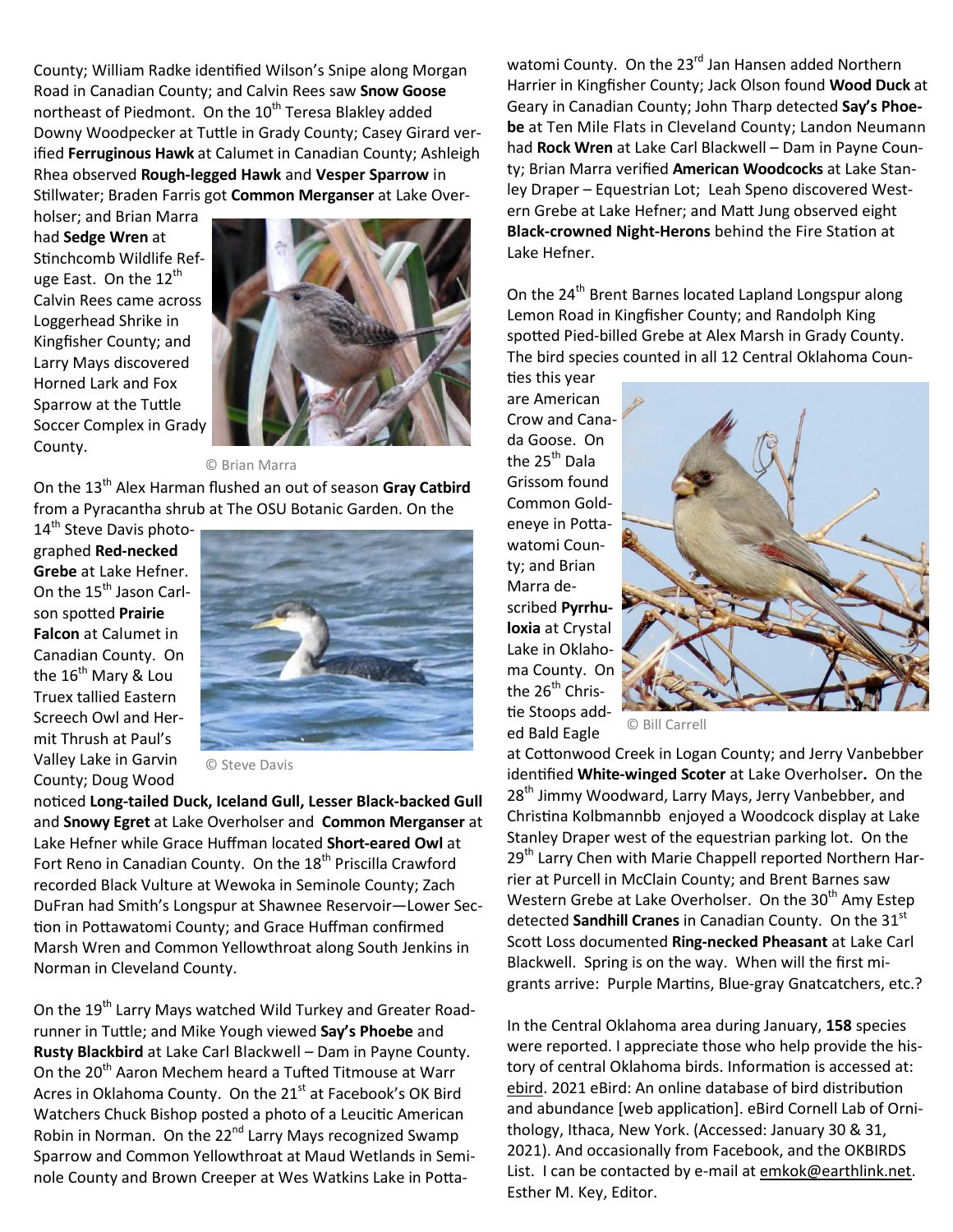### **Time To Think Bird Nesting**

*By Jerry Wayne Davis, January 5, 2021* 

In North America 85 species of birds, 49 species of mammals and hundreds of species of reptiles, amphibians, and invertebrates use cavities in snags, hollow trees and even saguaro cactus. With the harvest of old growth for-

ests, younger forest rotations, and forest sanita tion, and millions of acres of forests converted to other uses, there is a housing shortage for cavity nesting species. Your nest boxes can help with this shortage.



It is not too early to assess your nesting and nest box situation. Boxes need to have the correct hole size and placement and be cleaned out and maintained. Some cavity nesters are already checking out boxes for Spring and using them for winter roosting. Purple Martins scouts will be arriving in February and the boxes need to be ready. Purple Martins have a greater occupancy with gourds than the close compartments of traditional Martin Houses. There are designs online for better box construction.

Some of you may have received nest boxes for Christmas or given them to others that enjoy birds. Wren boxes are often sold with the wrong hole size for the Carolina Wren. The hole should be  $1 \frac{1}{2}$  inch in diameter. If it is one inch for the House wren, getting a Carolina Wren to use the box would be like expecting a Saint Bernard to get through the cat door. Ten years ago I contacted Cedar Works that sold wren boxes to Walmart and they changed their design with a bigger hole. Now Walmart and others have different supplier and sell boxes with the wrong hole size. Also make sure the nest boxes do not have perches as shown in cartoons. Perches increase nest predation by House Sparrows and European Starlings. Your nest boxes should have predator guards and if they do not they are a cat and rat snake feeder and you are putting the birds and young at risk and setting them up for nest failure. Two thirds of bird nests are destroyed by nest predators whether in a nest box or placed in other locations. Get your yard and nest boxes ready to help the birds have a successful nesting season.

## OKC AUDUBON SOCIETY

### **Financial Report for 2020**

|                | CASH ON HAND 12/31/2019                                                                                                                                                                                                                                                     | \$6,285.26                                                |  |  |  |  |  |
|----------------|-----------------------------------------------------------------------------------------------------------------------------------------------------------------------------------------------------------------------------------------------------------------------------|-----------------------------------------------------------|--|--|--|--|--|
| <b>INCOME:</b> |                                                                                                                                                                                                                                                                             |                                                           |  |  |  |  |  |
|                | Membership dues<br>Checking Acct. interest<br>Donations<br>Car decals<br>Room Rent refund                                                                                                                                                                                   | 1,231.07<br>10.29<br>30.00<br>10.38<br>140.00<br>1,421.74 |  |  |  |  |  |
|                |                                                                                                                                                                                                                                                                             | $+1,421.74$                                               |  |  |  |  |  |
|                |                                                                                                                                                                                                                                                                             | 7,707.00                                                  |  |  |  |  |  |
|                | <b>EXPENSES:</b>                                                                                                                                                                                                                                                            |                                                           |  |  |  |  |  |
|                | Newsletter (copies & postage)<br>Meeting room rent<br>Speaker honorarium<br>Membership dues                                                                                                                                                                                 | 300.56<br>360.00<br>50.00<br>25.00<br>735.56<br>$-735.56$ |  |  |  |  |  |
|                | CASH ON HAND 12/31/2020                                                                                                                                                                                                                                                     | \$6,971.44                                                |  |  |  |  |  |
|                |                                                                                                                                                                                                                                                                             |                                                           |  |  |  |  |  |
|                | <b>DUES NOTICE</b>                                                                                                                                                                                                                                                          |                                                           |  |  |  |  |  |
|                | It's time once again to renew your annual member-<br>ship for 2021. OCAS dues are \$15 per household<br>and may be paid at the monthly meetings, online at<br>our website http://www.okc-audubon.org or mailed<br>to Nancy Vicars, Treasurer, 24 SE 57th St., OKC<br>73129. |                                                           |  |  |  |  |  |